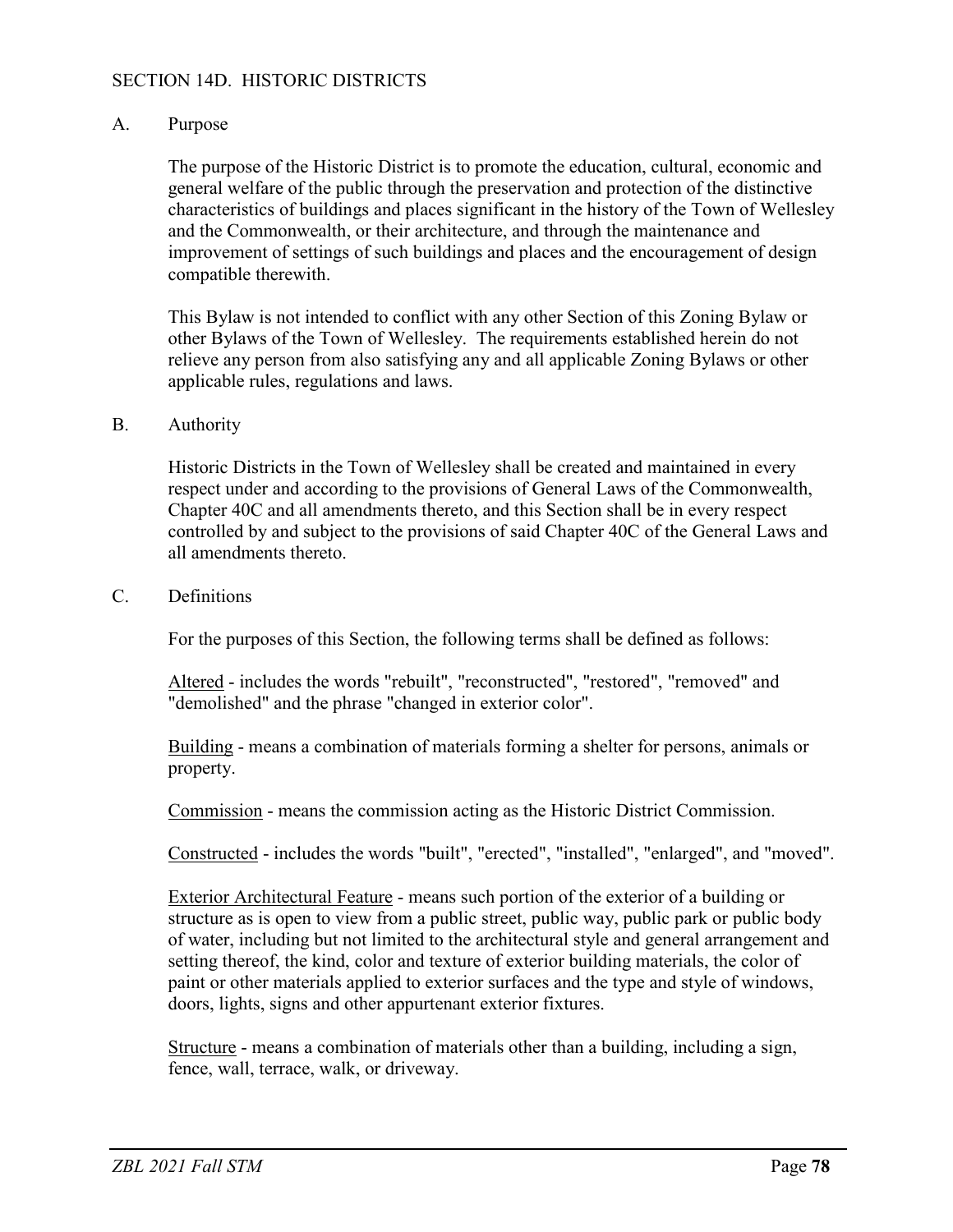# D. Applicability

- 1. The boundaries of the Historic District are shown on a map of the Historic District which is filed with the Town Clerk of the Town of Wellesley and recorded in the Registry of Deeds. The Historic District is indicated on the Zoning Map of the Town of Wellesley.
- 2. Historic Districts shall be considered as overlapping other zoning districts.
- E. Certification
	- 1. Except as this Section may otherwise provide under Section 14D.G., no building or structure within an Historic District shall be constructed or altered in any way that effects Exterior Architectural Features unless the Commission shall first have issued a certificate of appropriateness, a certificate of non-applicability, or a certificate of hardship, with respect to such construction or alteration.
	- 2. Any person who desires to obtain a certificate from the Commission shall file with the Commission an application for a certificate of appropriateness, a certificate of non-applicability or a certificate of hardship, as the case may be, in such form as the Commission may reasonably determine, together with such plans, elevations, specifications, material and other information, including in the case of demolition or removal a statement of the proposed condition and appearance of the property thereafter, as may be reasonably deemed necessary by the Commission to enable it to make a determination on the application.
	- 3. No building permit for construction of a building or structure or for alteration of an Exterior Architectural Feature within an Historic District and no demolition permit for demolition or removal of a building or structure within an Historic District shall be issued by the Zoning Board of Appeals or by the Building Inspector until the certificate required by this Section has been issued by the Commission.
	- 4. If the Commission determines that the construction or alteration for which an application for a certificate of appropriateness has been filed will be appropriate for or compatible with the preservation or protection of the Historic District, the Commission shall cause a certificate of appropriateness to be issued to the applicant. In the case of a disapproval of an application for a certificate of appropriateness, the Commission shall place upon its record the reasons for such determination and shall forthwith cause a notice of its determination, accompanied by a copy of the reasons therefor as set forth in the records of the Commission, to be issued to the applicant, and the Commission may make recommendations to the applicant with respect to appropriateness of design, arrangement, texture, material and similar features. Prior to the issuance of any disapproval, the Commission may notify the applicant of its proposed action accompanied by recommendations of changes in the applicant's proposal which, if made, would make the application acceptable to the Commission. If within fourteen days of the receipt of such notice the applicant files a written modification of his application in conformity with the recommended changes of the Commission, the Commission shall cause a certificate of appropriateness to be issued to the applicant.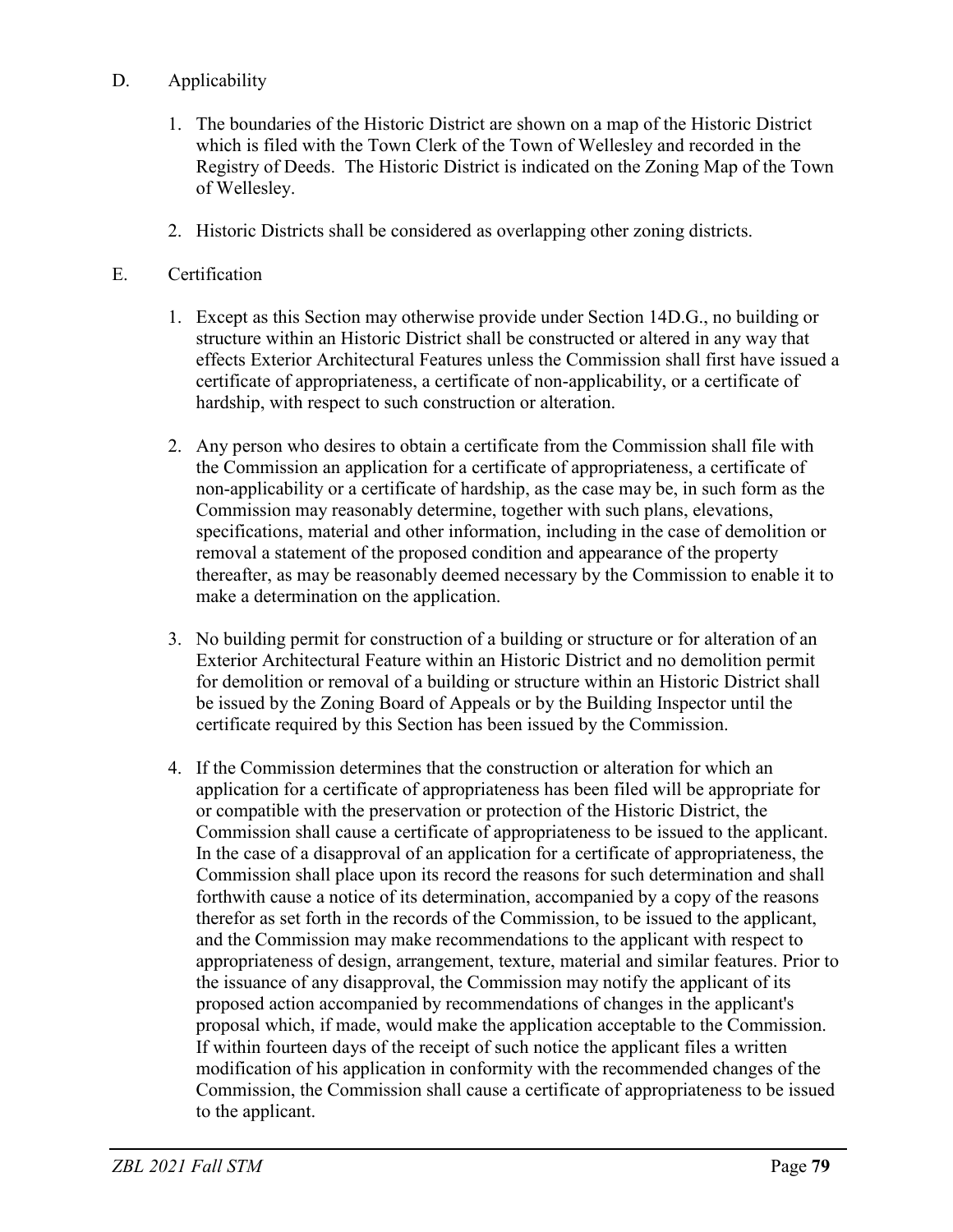- 5. In case of a determination by the Commission that an application for a certificate of appropriateness or for a certificate of non-applicability does not involve any Exterior Architectural Feature, or involves an Exterior Architectural Feature which is not then subject to review by the Commission in accordance with the provisions of Section 14D.G., the Commission shall cause a certificate of non-applicability to be issued to the applicant.
- 6. If the construction or alteration for which an application for a certificate of appropriateness has been filed shall be determined to be inappropriate, or in the event of an application for a certificate of hardship, the Commission shall determine whether owing to conditions especially affecting the building or structure involved, but not affecting the Historic District generally, failure to approve an application will involve a substantial hardship, financial or otherwise, to the applicant and whether such application may be approved without substantial detriment to the public welfare and without substantial derogation from the intent and purpose of this Bylaw. If the Commission determines in either such instance that owing to such conditions failure to approve an application will involve substantial hardship to the applicant and approval thereof may be made without such substantial detriment or derogation, or if the Commission fails to make a determination on an application within the time specified in Section 11 of Chapter 40C of the General Laws, the Commission shall cause a certificate of hardship to be issued to the applicant.
- 7. Each certificate issued by the Commission shall be dated and signed by its chairman, vice-chairman, secretary of such other person designated by the Commission to sign such certificates on its behalf.
- 8. The Commission shall file with the Town Clerk and with the Building Inspector, Zoning Board of Appeals, and the Planning Board a copy of all certificates and determination of disapproval issued by it.
- 9. The Commission shall determine promptly, and in all events within fourteen days after the filing of an application for a certificate of appropriateness, a certificate of non-applicability or a certificate of hardship, as the case may be, whether the application involves any Exterior Architectural Features which are subject to approval by the Commission. If the Commission determines that such application involves any such features which are subject to approval by the Commission, the Commission shall hold a public hearing on such application unless such hearing is dispensed with as hereinafter provided. The Commission shall fix a reasonable time for the hearing on any application and shall give public notice of the time, place and purposes thereof at least fourteen days before said hearing in such manner as it may determine, and by mailing, postage prepaid, a copy of said notice to the applicant, to the owners of all adjoining property and other property deemed by the Commission to be materially affected thereby as they appear on the most recent real estate tax list, to the Building Inspector, to the Planning Board of the Town, and to any person filing written request for notice of hearings, such request to be renewed yearly in December, and to such other persons as the Commission shall deem entitled to notice.\*

\*See also Section 26.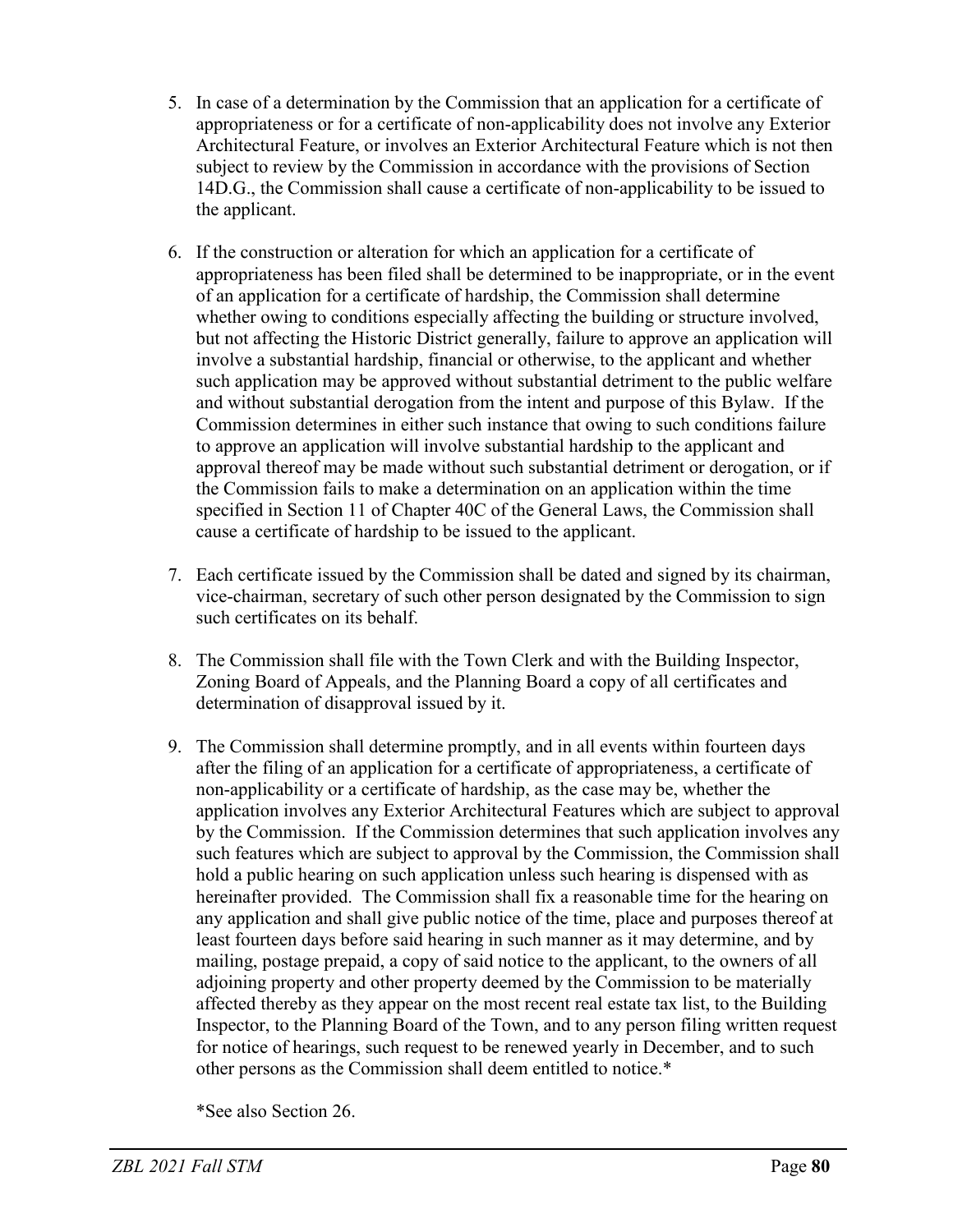- 10. As soon as convenient after such public hearing but in any event within sixty days after the filing of the application, or within such further time as the applicant may allow in writing, the Commission shall make a determination of the application. If the Commission shall fail to make a determination within such period of time the Commission shall thereupon issue a certificate of hardship.
- 11. A public hearing on an application need not be held if such hearing is waived in writing by all persons entitled to notice thereof. In addition, a public hearing on an application may be waived by the Commission if the Commission determines that the Exterior Architectural Feature involved is so insubstantial in its effect on the Historic District that it may be reviewed by the Commission without public hearing on the application, provided, however, that if the Commission dispenses with a public hearing on an application a notice of the application shall be given to the owners of all adjoining property and other property deemed by the Commission to be materially affected thereby as above provided, and ten days shall elapse after the mailing of such notice before the Commission may act upon such application.

## F. Guidelines.

- 1. In passing upon matters before it the Commission shall consider, among other things, the historic and architectural value and significance of the site, building or structure, the general design arrangement, texture, and material of the features involved, and the relation of such features to similar features of buildings and structures in the surrounding area. In the case of new construction or additions to existing buildings or structures, the Commission shall consider the appropriateness of the size and shape of the building or structure, both in relation to the land area upon which the building or structure is situated and to buildings and structures in the vicinity, and the Commission may in appropriate cases impose dimensional and set-back requirements in addition to those required by other applicable Bylaws. The Commission shall not consider interior arrangements or architectural features not subject to public view.
- 2. The Commission shall not make any recommendation or requirement except for the purpose of preventing developments incongruous to the historic aspects or the architectural characteristics of the surroundings and of the Historic District.
- 3. The Commission may after public hearing set forth in such manner as it may determine the various designs of certain appurtenances, such as light fixtures, which will meet the requirements of an Historic District and a roster of certain colors of paint and roofing materials which will meet the requirements of an Historic District, but no such determination shall limit the right of an applicant to present other designs or colors to the Commission for its approval.

# G. Exceptions.

1. The authority of the Commission shall not extend to the review of the following categories of buildings or structures or Exterior Architectural Features in the Historic District, and the buildings or structures or Exterior Architectural Features so excluded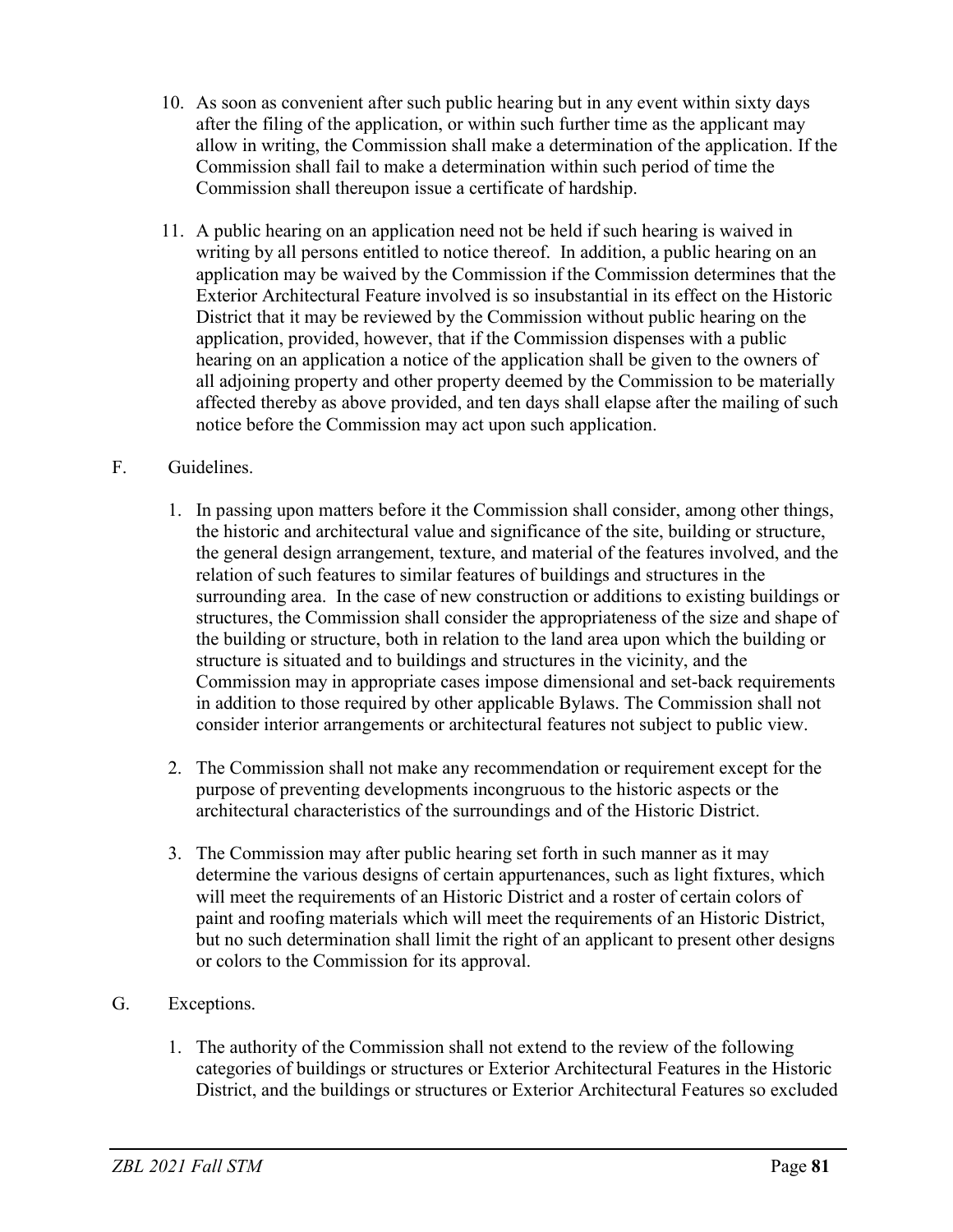may be constructed or altered within the Historic District without review by the Commission:

- a. Temporary structures or signs, subject however, to the other applicable sections of this Zoning Bylaw.
- b. Terraces, walks, sidewalks and similar structures, or and one or more of them, provided that any such structure is substantially at grade level.
- c. One antenna per building, storm doors and windows, screens, window air conditioners, lighting fixtures and similar appurtenances.
- d. The color of paint, provided that the paint color does not cause substantial derogation from the intent and purpose of the Bylaw and is in keeping with accepted aesthetic standards.
- e. The color or materials used on roofs.
- f. Signs of not more than one square foot in area in connection with use of a residence for a customary home occupation, or for professional purposes, provided only one such sign is displayed in connection with each residence and if illuminated is illuminated only indirectly.
- g. The reconstruction, substantially similar in exterior design, of a building, structure or Exterior Architectural Feature damaged or destroyed by fire, storm or other disaster, provided that the exterior design is substantially similar to the original and that such reconstruction is begun within one year thereafter and carried forward with due diligence.
- 2. The Commission may determine from time to time after public hearing that certain categories of Exterior Architectural Features, colors, structures or signs, including without limitation, any of those enumerated under paragraph 1., may be constructed or altered without review by the Commission without causing substantial derogation from the intent and purpose of this Bylaw.
- 3. Upon request the Commission shall issue a certificate of non-applicability with respect to construction or alteration in any category then not subject to review by the Commission in accordance with the provisions of paragraphs 1. and 2.
- H. Ordinary Maintenance, Repairs or Replacement.

Nothing in this Section shall be construed to prevent the ordinary maintenance, repair or replacement of any Exterior Architectural Feature within an Historic District which does not involve a change in design, material, color or the outward appearance thereof, nor to prevent the landscaping with plants, trees or shrubs, nor construed to prevent the meeting of requirements certified by a duly authorized public officer to be necessary for public safety because of an unsafe or dangerous condition, nor construed to prevent any construction or alteration under a permit duly issued prior to the adoption of this Section.